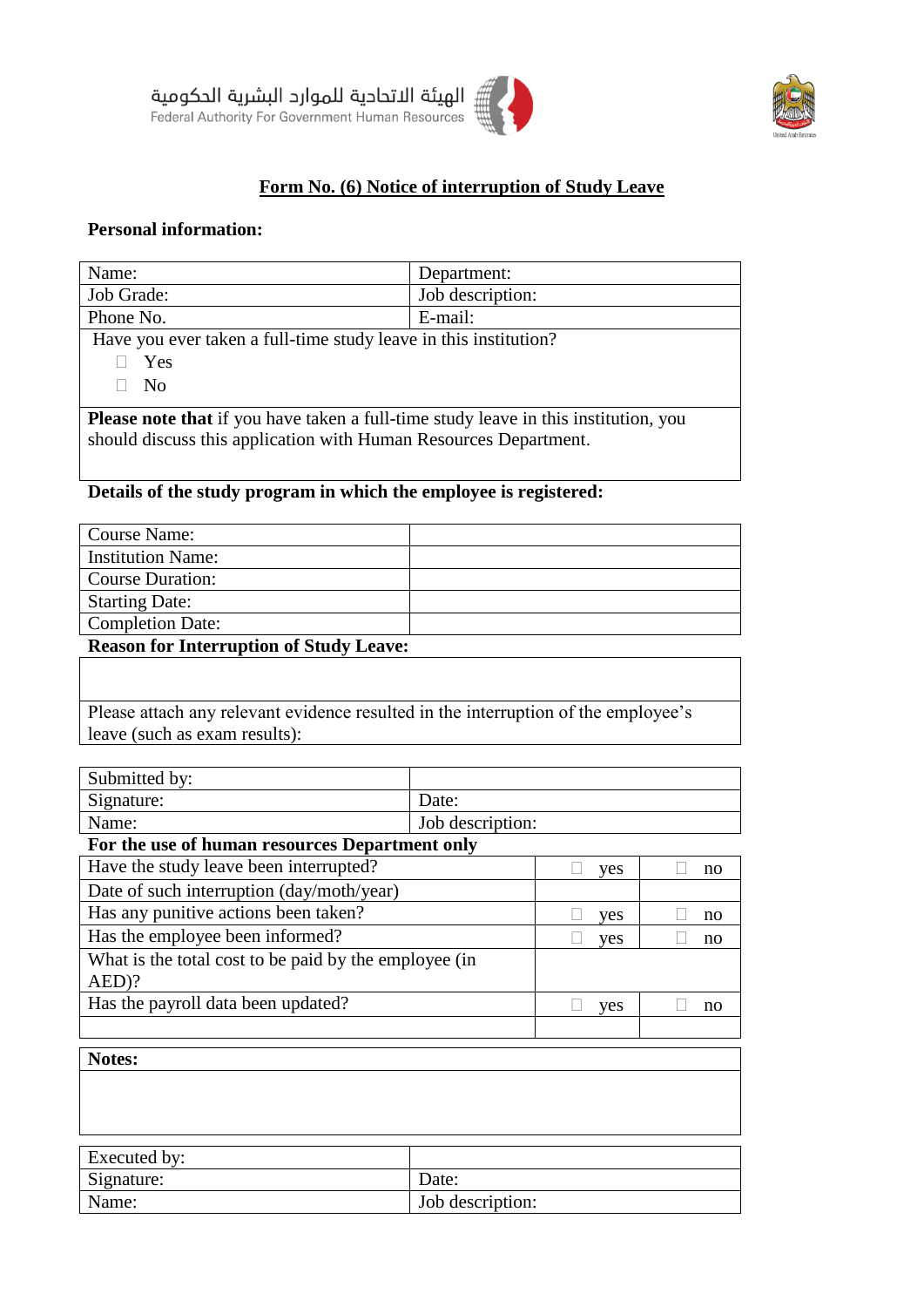



## **Application for Short Study Permit**

## **Personal information:**

| Name:      | Department:      |
|------------|------------------|
| Job Grade: | Job description: |
| Phone No.  | E-mail:          |

### **Details of the study program in which the employee is registered:**

| Institute / university name: |  |
|------------------------------|--|
| <b>Federal Entity Name:</b>  |  |
| <b>Program Duration:</b>     |  |
| <b>Starting Date:</b>        |  |
| <b>Completion Date:</b>      |  |

## **Data of this section is to be filled only for obtaining a continuing study leave**

(I.e. for classes on an ongoing basis during your course period).

#### **Approved Study Form:**

|                               | <b>Total Hours of Study Per Day</b> |
|-------------------------------|-------------------------------------|
| Sunday                        |                                     |
| Monday                        |                                     |
| Tuesday                       |                                     |
| Wednesday                     |                                     |
| Thursday                      |                                     |
| Total hours of study per week |                                     |
| Commencement of semester      | End of the semester                 |
| End of semester               |                                     |

### **Data of this section is to be filled only for obtaining an exam leave**

(i.e. leave for the examination period or the preparation for an exam)

| Total days of study leave: |  |
|----------------------------|--|
| <b>Starting Date:</b>      |  |
| Completion Date:           |  |
| Date of Return to Work:    |  |

**Note**: Please attach a copy of the exam schedule issued by the educational institution where the employee is registered. If a schedule is not available, a copy of the receipt of test shall be sent to HR department upon your return. **Note** that the institution may not pay the leave salary if you do not provide the relevant supporting documentation.

| Employee signature:           | Date:      |
|-------------------------------|------------|
| Approval of Managing Director |            |
| Signature:                    | Date:      |
| Name:                         | Job title: |

**For the use of Human Resources Department only**